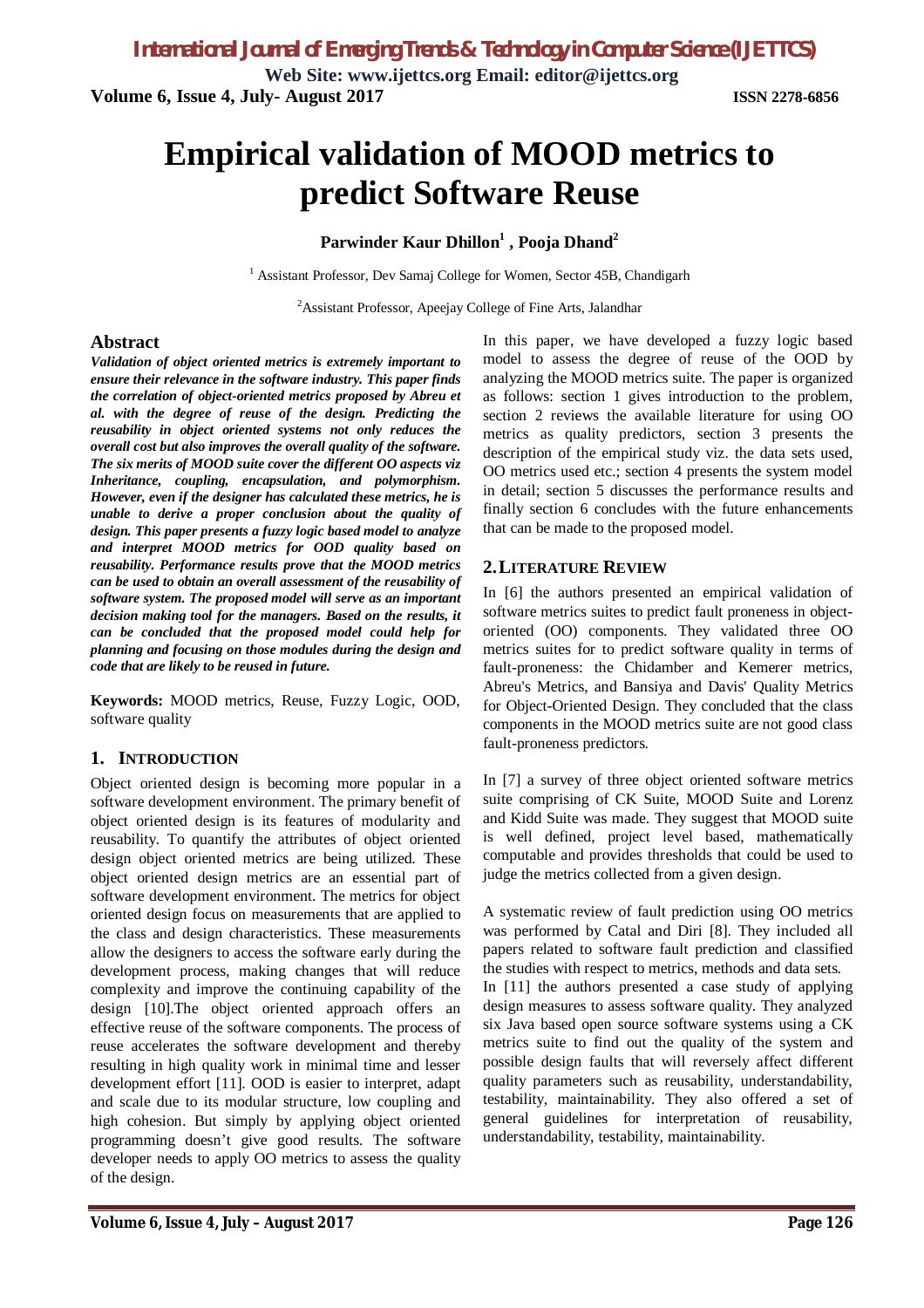**Web Site: www.ijettcs.org Email: editor@ijettcs.org**

# **Volume 6, Issue 4, July- August 2017 ISSN 2278-6856**

S.K Dubey in [12] provides a review of the OO metrics proposed in literature and the related state-of-the-art. They have also proposed a maintainability model based on the analysis of the relationship between object-oriented metrics and maintainability.

J. Mago in [16] proposed a model based on fuzzy logic as an integrated means to provide an interpretation of the OOD metrics of the CK metric suite.

R. Vir in [17] proposed a hybrid approach for investigating the extendibility/extensibility of classes in Object Oriented design. The hybrid approach will comprised of subset of CK metric suite and mood metric suite.

# **3.DESCRIPTION OF EMPIRICAL STUDY**

# **3.1 Data Set**

We have used two projects developed in VB.NET for this study. Both of them were developed by students doing their graduation degree. The requirements were clearly specified to them. The students considered for this project were beginners in object oriented systems development and did not have prior experience in developing object oriented systems. The first project is "Library Management System" for a college. The requirement specification was obtained from the existing Library management software and was used for this project. The next project is a "Hospital Management System". Both the projects were monitored for their use of object oriented features in the design phase to avoid a procedural oriented approach.

### **3.2 Object Oriented Metrics Considered**

Abreu et al [1] defined a set of six metrics to quantitatively measure the OO features referred to as MOOD (Metrics for Object Oriented Design) metrics. The set refers to all the basic structural aspects of the OO approach such as encapsulation (MHF, AHF), inheritance (MIF, AIF), polymorphism (POF), and message passing (COF). Each metric is a measure where the numerator represents the actual use of one of those features for a given design [4]. Two key features are used in every metric; they are methods and attributes.

# **3.2.1Attribute Hiding Factor (AHF)**

The Attribute Hiding Factor measures the degree to which an attribute is invisible in a class. An attribute is visible if it can be accessed by another class or object. For a good design attributes should be "hidden" within a class by being declared as private [5, 6, and 14]. It is advantageous for the Attribute Hiding Factor to have a large value.

# **3.2.2Method Hiding Factor (MHF)**

The Method Hiding Factor measures the degree to which methods in classes are invisible. For a good design methods must be encapsulated inside a class and not accessible for use to other objects. Method hiding increases reusability in other applications and decreases design complexity [5, 6, and 14]. A large value of Method Hiding Factor is desirable.

### **3.2.3Method Inheritance Factor (MIF)**

The Method Inheritance Factor measures the degree to which the class architecture of an object oriented system makes use of inheritance for both methods and attributes [5, 6, and 14].

# **3.2.4Attribute Inheritance Factor (AIF)**

AIF is defined as the ratio of the sum of inherited attributes in all classes in the system. AIF denominator is the total number of available attributes for all classes. It is defined in an analogous manner and provides an indication of the impact of inheritance in the object oriented software [5,6,14].

### **3.2.5Polymorphism Factor (POF)**

Polymorphism Factor measures the degree of method overriding in the class inheritance tree [5,6,14]. PF is an indirect measure of the relative amount of dynamic binding in a system.

# **3.2.6Coupling Factor (CF)**

The COF is defined as the ratio of the maximum possible number of couplings in the system to the actual number of coupling is not imputable to inheritance [5,6,14]. Research suggests that increased CF increases defect density and rework effort to detect and correct faults.

# **3.3 Data Collection Procedure**

The metrics were calculated using the Project Analyzer v10.1 tool. Project Analyzer is a Visual Basic code review and quality control tool.

# **4.SYSTEM MODEL**

In the proposed model, we have developed three different cascaded fuzzy logic controllers to estimate the degree of reuse of the OO software. In order to reduce the number of rules and system complexity, we have developed three different fuzzy controllers. The outputs of FLC-1 and FLC-2 are used as input to the FLC-3 which computes the final degree of reuse. The Mamdani type FIS is incorporated with carefully designed rules. Figure. 1 shows the overall design of these FLCs that are used to determine the reusability. In the following subsections, the details of all the fuzzy logic controllers are provided.



**Figure 1** Fuzzy Logic based System Model

# **4.1 Design of Fuzzy Logic Controller 1**

Fuzzy logic controller 1 computes the degree of reuse from three of the MOOD metrics (POF, MIF and AIF). As the value of these metrics increases, the reuse factor also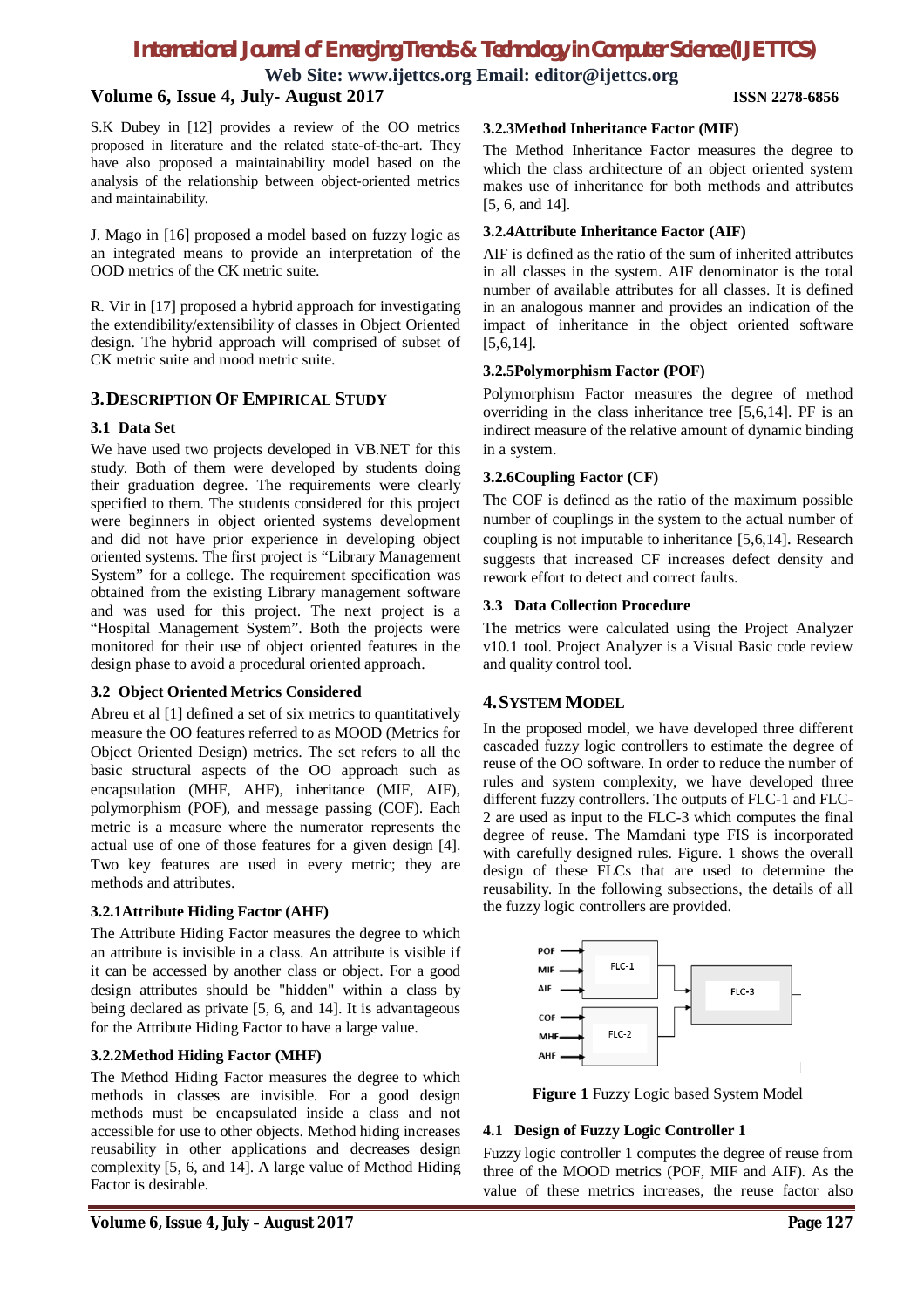# **Web Site: www.ijettcs.org Email: editor@ijettcs.org Volume 6, Issue 4, July- August 2017 ISSN 2278-6856**

increases. The inference model applied is MAMDANI. The knowledge base consists of a total of 27 rules. The three inputs are fed into the fuzzy systems. Depending on the input values of the metric, some rules out of the total 27 rules from the knowledge base gets fired. The technique used for defuzzification is 'Centroid of area' method. Figure 2 below show the design for FLC-1 and the membership function for the input variables. The input variable has three membership functions (Low, Medium, and High) and the output variable also has three singleton membership functions (Low, Medium, and High). The output variable reflects the probability of reuse of the class.



System PMA .: 3 inputs, 1 outputs, 27 rules

**Figure 2** System model for FLC-1

# **4.1.1Membership Functions**

A fuzzy set is completely characterized by its membership function (MF). A more convenient and concise way to define an MF is to express it as a mathematical formula.



**Figure 3** Input membership function for POF



**Figure 4** Input membership function for AIF



**Figure 5** Input membership function for MIF



**Figure 6** Output membership function for FLC-1

# **4.1.2Design of the Knowledge Base**

We are using a model in which there are 3 inputs and each input is having three membership functions. By using all the possible combinations, the size of the rule base comes out to be 3\*3\*3=27 rules. The rules are implemented using MATLAB. Inference process used in this model is Mamdani. Rule Viewer is shown as below in Table 1.

**Table 1** Knowledge Base for FLC-1

| Rule No.       | POF    | <b>MIF</b> | <b>AIF</b> | <b>Reuse</b> |
|----------------|--------|------------|------------|--------------|
| 1              | Low    | Low        | Low        | High         |
| $\overline{c}$ | Low    | Low        | Medium     | High         |
| 3              | Low    | Low        | High       | High         |
| $\overline{4}$ | Low    | Medium     | Low        | High         |
| 5              | Low    | Medium     | Medium     | Medium       |
| 6              | Low    | Medium     | High       | Medium       |
| 7              | Low    | High       | Low        | High         |
| 8              | Low    | High       | Medium     | Medium       |
| 9              | Low    | High       | High       | Low          |
| 10             | Medium | Low        | Low        | High         |
| 11             | Medium | Low        | Medium     | Medium       |
| 12             | Medium | Low        | High       | Medium       |
| 13             | Medium | Medium     | Low        | Medium       |
| 14             | Medium | Medium     | Medium     | Medium       |
| 15             | Medium | Medium     | High       | Medium       |
| 16             | Medium | High       | Low        | Medium       |
| 17             | Medium | High       | Medium     | Medium       |
| 18             | Medium | High       | High       | Low          |
| 19             | High   | Low        | Low        | High         |
| 20             | High   | Low        | Medium     | Medium       |
| 21             | High   | Low        | High       | Low          |
| 22             | High   | Medium     | Low        | Medium       |
| 23             | High   | Medium     | Medium     | Medium       |
| 24             | High   | Medium     | High       | Low          |
| 25             | High   | High       | Low        | Low          |
| 26             | High   | High       | Medium     | Low          |
| 27             | High   | High       | High       | Low          |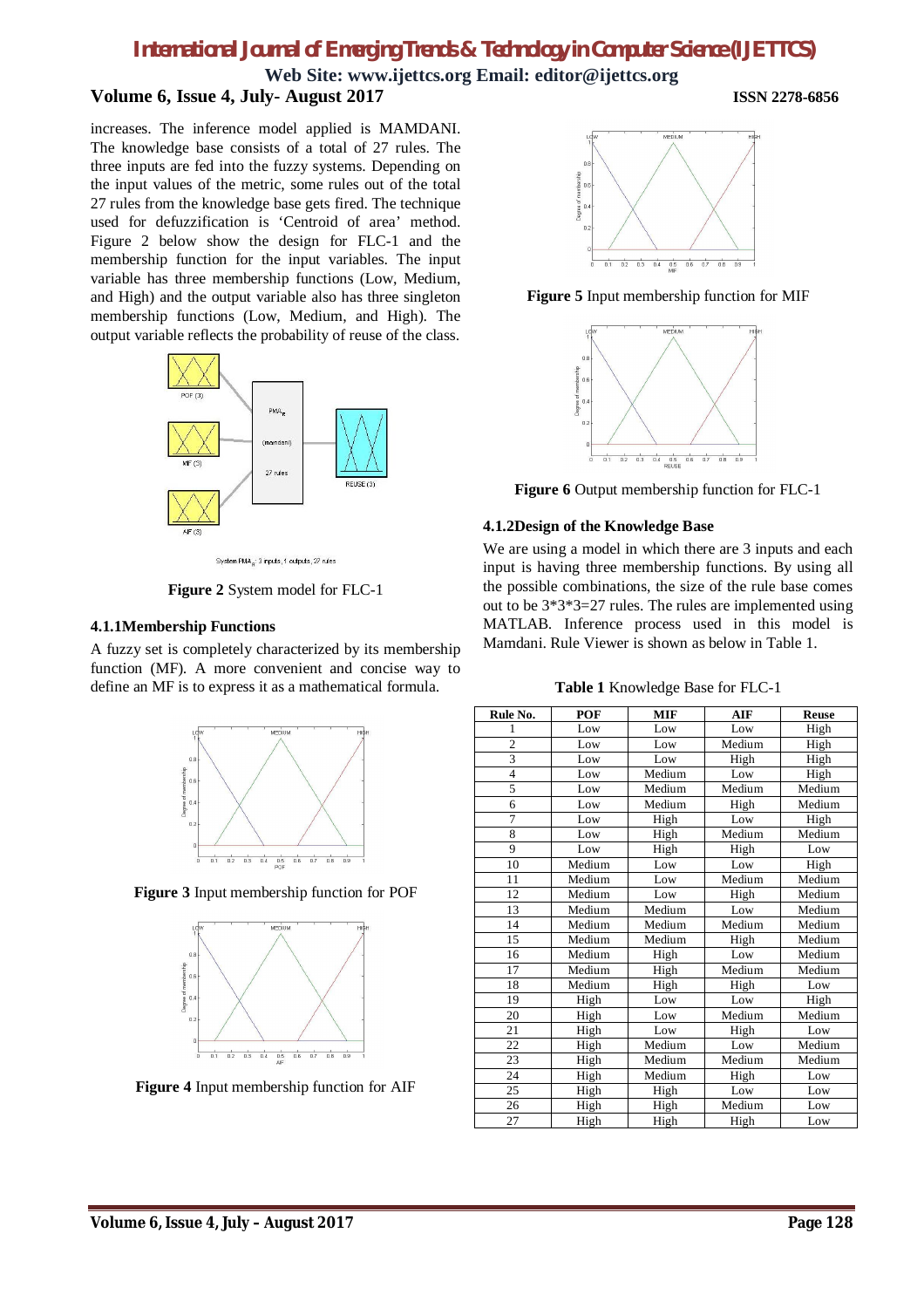**Web Site: www.ijettcs.org Email: editor@ijettcs.org Volume 6, Issue 4, July- August 2017 ISSN 2278-6856**

# **4.2 Design of Fuzzy controller 2**

A fuzzy logic model is designed to predict the reuse factor of three of the MOOD metrics (COF, MHF and AHF) as these three metrics of the MOOD metric suite are shown to be very good predictors of the reuse proneness of Object Oriented Design. As the value of these metrics increases, the reuse factor decreases. To get the reuse factor, MAMDANI fuzzy inference model is applied. The three inputs are fed into the fuzzy systems. Depending on the input values of the metric, some rules out of the total 27 rules from the knowledge base gets fired. The Mamdani inference engine is used to ascertain the level of membership of firing. The technique used for defuzzification is Centroid method. Figure 7 below show the design for FLC-2 and the membership function for the input variables. The input variable has three membership functions (Low, Medium, and High) and each of the three output variables has three singleton membership functions (Low, Medium, and High). The output variable reflects the probability of reuse of the class.



System CMA<sub>R</sub>: 3 inputs, 1 outputs, 27 rules

**Figure 7** System model for FLC-2

### **4.2.1Membership Functions for Input Metrics**



**Figure 8** Input membership function for COF



**Figure 9** Input membership function for AHF



**Figure 10** Input membership function for MHF



**Figure 11** Output membership function for Reuse factor

#### **4.2.2Design of the Knowledge Base**

FLC-2 uses 3 inputs and each input is having three membership functions. Hence, the size of the rule base comes out to be 3\*3\*3=27 rules. Inference process used in this model is Mamdani. Rules are shown in table 2 below.

**Table 2** Knowledge Base for FLC-2

| Rule No.                | COF    | <b>MHF</b> | <b>AHF</b> | <b>Reuse</b> |
|-------------------------|--------|------------|------------|--------------|
| 1                       | Low    | Low        | Low        | Low          |
| $\overline{c}$          | Low    | Low        | Medium     | Low          |
| $\overline{\mathbf{3}}$ | Low    | Low        | High       | Low          |
| $\overline{4}$          | Low    | Medium     | Low        | Low          |
| 5                       | Low    | Medium     | Medium     | Medium       |
| 6                       | Low    | Medium     | High       | Medium       |
| $\overline{7}$          | Low    | High       | Low        | Low          |
| 8                       | Low    | High       | Medium     | Medium       |
| 9                       | Low    | High       | High       | Low          |
| 10                      | Medium | Low        | Low        | Low          |
| 11                      | Medium | Low        | Medium     | Medium       |
| 12                      | Medium | Low        | High       | Medium       |
| 13                      | Medium | Medium     | Low        | Medium       |
| 14                      | Medium | Medium     | Medium     | Medium       |
| 15                      | Medium | Medium     | High       | Medium       |
| 16                      | Medium | High       | Low        | Medium       |
| 17                      | Medium | High       | Medium     | Medium       |
| 18                      | Medium | High       | High       | High         |
| 19                      | High   | Low        | Low        | Low          |
| 20                      | High   | Low        | Medium     | Medium       |
| 21                      | High   | Low        | High       | High         |
| 22                      | High   | Medium     | Low        | Medium       |
| 23                      | High   | Medium     | Medium     | Medium       |
| 24                      | High   | Medium     | High       | High         |
| 25                      | High   | High       | Low        | High         |
| 26                      | High   | High       | Medium     | High         |
| 27                      | High   | High       | high       | High         |

### **4.3 Design of Fuzzy Logic Controller 3**

Fuzzy logic controller 3 takes the output of both FLC1 and FLC2. The main purpose of using this cascaded fuzzy logic controllers is to reduce the number of rules. The inference model used is Mamdani. The output variable gives the overall degree of reuse of the design. The value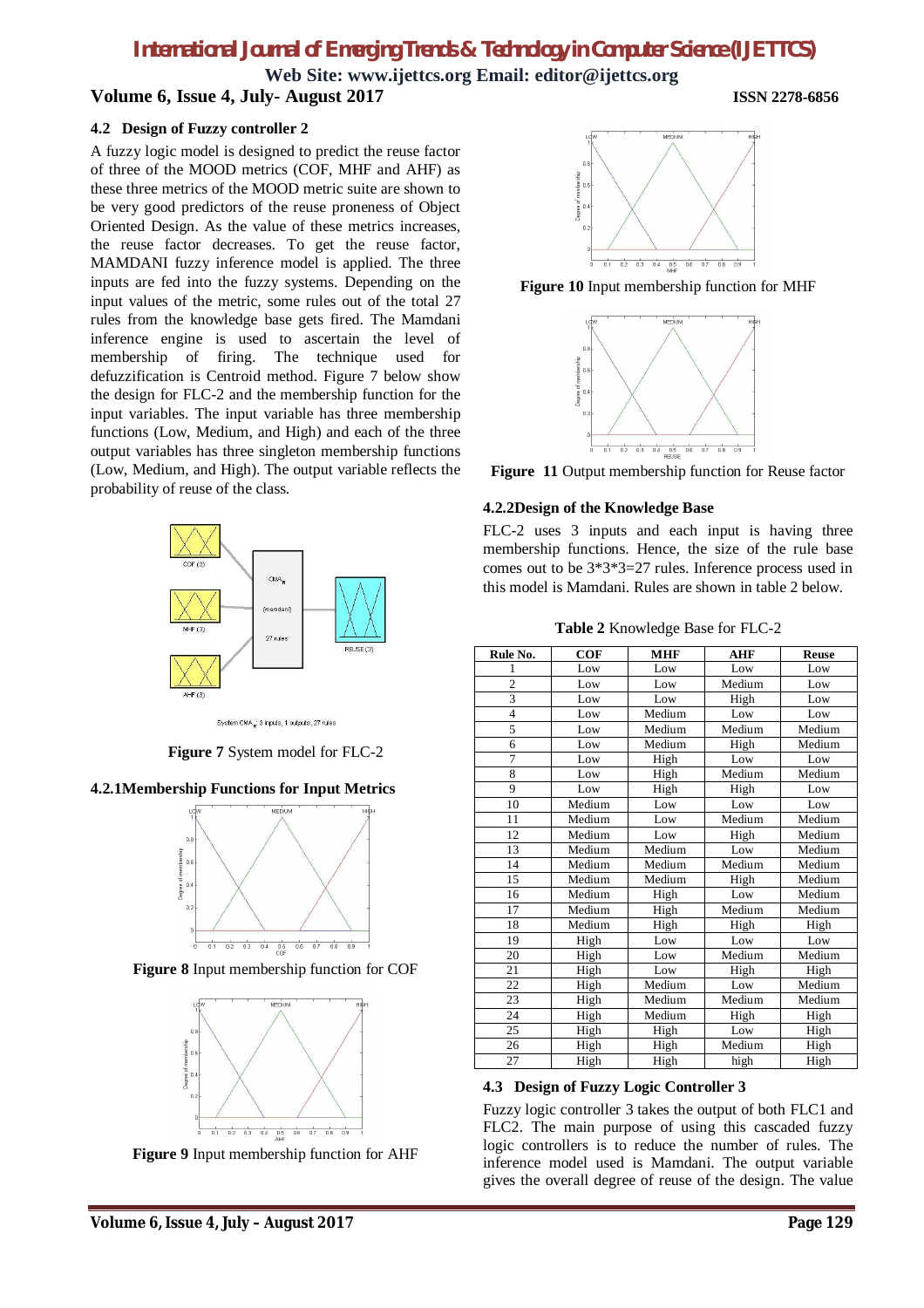**Web Site: www.ijettcs.org Email: editor@ijettcs.org Volume 6, Issue 4, July- August 2017 ISSN 2278-6856**

of the reuse varies between 0-1.



**Figure 12** System model for FLC-3

**4.3.1 Design of the Input and Output Membership function** 



**Figure 13** Input membership function for PMA



**Figure 14** Input membership function for CMA



**Figure 15** Output membership function for Reuse

# **4.3.2Design of the Knowledge Base**

FLC-3 takes 2 inputs from the FLC-1 and FLC-2 each input is having three membership functions. There are total 13 rules. Rules are shown below in Table 3.

| Rule No. | <b>FLC1</b> | FLC2   | Reuse  |
|----------|-------------|--------|--------|
|          | Low         | Low    | Low    |
| 2        | Low         | Medium | Low    |
| 3        | Low         | Medium | Medium |
| 4        | Low         | High   | Medium |
| 5        | Medium      | Low    | Low    |
| 6        | Medium      | Low    | Medium |
| 7        | Medium      | Medium | Medium |
| 8        | Medium      | High   | Medium |
| 9        | Medium      | High   | High   |
| 10       | High        | Low    | Medium |
| 11       | High        | Medium | Medium |
| 12       | High        | Medium | High   |
| 13       | high        | High   | High   |

**Table 3** Knowledge Base for FLC-3

# **5.RESULTS**

Polymorphism arises from inheritance and suggest that in some cases overriding methods could contribute to reduce complexity and therefore to make the system more understandable and easier to maintain. While, research has shown that this metric is a valid measure within the context of the reuse. The graph in figure 16 below shows the relationship between input variable 'POF' and output variable 'Reuse'. It shows that as the value of POF increases the reuse factor of the class also increases.



**Figure 16** Relationship between *Reuse* and *POF*

MIF should not be too low and not too high either. Too high a value indicates either unnecessary inheritance. A low value indicates lack of inheritance. The graph in figure 17 shows the relationship between input variable 'MIF' and output variable 'Reuse'. It shows that as the value of MIF increases the reuse factor of the class also increases.



**Figure 17** Relationship between *Reuse* and *MIF*

AIF expresses the level of reuse in the system. A threshold is maintained for AIF measure that is roughly around 65%. Higher values of AIF indicate high inheritance level, thereby leading to greater possibility of reuse. The graph in figure 18 below shows the relationship between input variable 'AIF' and output variable 'Reuse'. It shows that as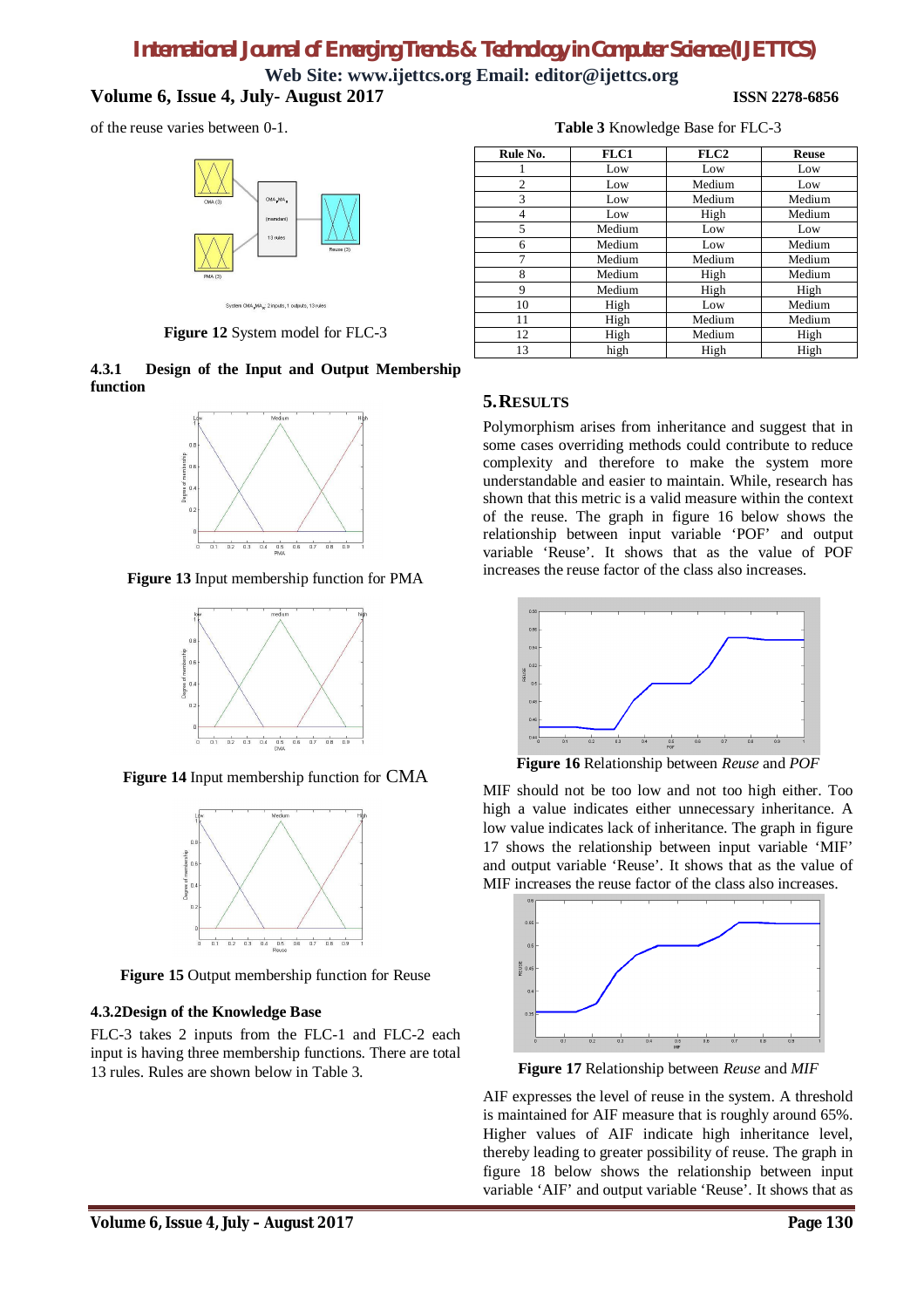**Web Site: www.ijettcs.org Email: editor@ijettcs.org Volume 6, Issue 4, July- August 2017 ISSN 2278-6856**

the value of AIF increases the reuse factor of the class also increases.



**Figure 18** Relationship between *Reuse* and *AIF*

### **Results of Fuzzy controller 4**

Coupling Factor (CF) has a very high positive correlation with all quality measures [11]. Therefore, as coupling between classes increase, the defect density and normalized rework also increase. Hence, coupling has a strong negative impact on software quality and should be avoided during the design because coupling relations increase complexity, reduce encapsulation and reuse. The graph in figure 19 shows the relationship between input variable 'COF' and output variable 'Reuse'. It shows that as the value of COF increases the reuse factor of the class decreases.



**Figure 19** Relationship between *Reuse* and *COF*

Method hiding increases reusability and decreases complexity. A low MHF indicates inadequately abstracted design. A high MHF indicates very little functionality. It also indicates that the design includes a high percentage of specialized methods that are not available for reuse. The graph in figure 20 shows the relationship between input variable 'MHF' and output variable 'Reuse'. It shows that as the value of MHF increases the reuse factor of the class decreases.



**Figure 20** Relationship between *Reuse* and *MHF*

A low AHF indicates inadequately abstracted design. A large number of attributes are unprotected and the likelihood of errors is high. A high AHF indicates very little functionality. It may also indicate that the design includes a high section of specialized attributes that are not accessible for reuse. The graph in figure 21 shows the relationship between input variable 'AHF' and output variable 'Reuse'. It shows that as the value of AHF increases the reuse factor of the class decreases.



**Figure 21** Relationship between *Reuse* and *AHF*

In the table 4 below, we present the empirical validation of the proposed model for the two projects and we see that the values tend to be generally lower for both the projects which mean that the reuse factor is medium.

**Table 4** Empirical analysis of the proposed model

| <b>Metrics</b>                 | <b>Library</b><br><b>Management system</b> | <b>Hospital</b><br><b>Management</b><br><b>System</b> |
|--------------------------------|--------------------------------------------|-------------------------------------------------------|
| <b>MHF</b>                     | 0.305                                      | 0.897                                                 |
| <b>AHF</b>                     | 0.375                                      | 0.667                                                 |
| <b>MIF</b>                     | 0.491                                      | 1                                                     |
| <b>AIF</b>                     | 0.676                                      | 1                                                     |
| <b>COF</b>                     | 0.78                                       | 0.25                                                  |
| <b>POF</b>                     | 0                                          | 0.8                                                   |
| <b>O/P FLC1</b>                | 0.511                                      | 0.462                                                 |
| <b>O/P FLC2</b>                | 0.5                                        | 0.847                                                 |
| <b>Overall</b><br><b>Reuse</b> | 0.414613                                   | 0.508424                                              |

# **6.CONCLUSION**

This paper presents the results of a study conducted in which we experimentally investigated the suite of Object-Oriented (OO) design metrics introduced by Abreu et al. In order to do this, we assessed these metrics as predictors of reuse of classes. Based on our experimental results, the MOOD metrics appear to be useful to predict reuse factor of OOD during the early phases of the life-cycle. Based on the results we verified experimentally how much is the reuse of a design influenced by internal (e.g., Size, cohesion, encapsulation) and external (e.g., Inheritance, coupling) design characteristics of OO classes. The fuzzy logic based model proposed provides the practitioner with some experimental verification indicating that most of these metrics can be useful quality indicators.